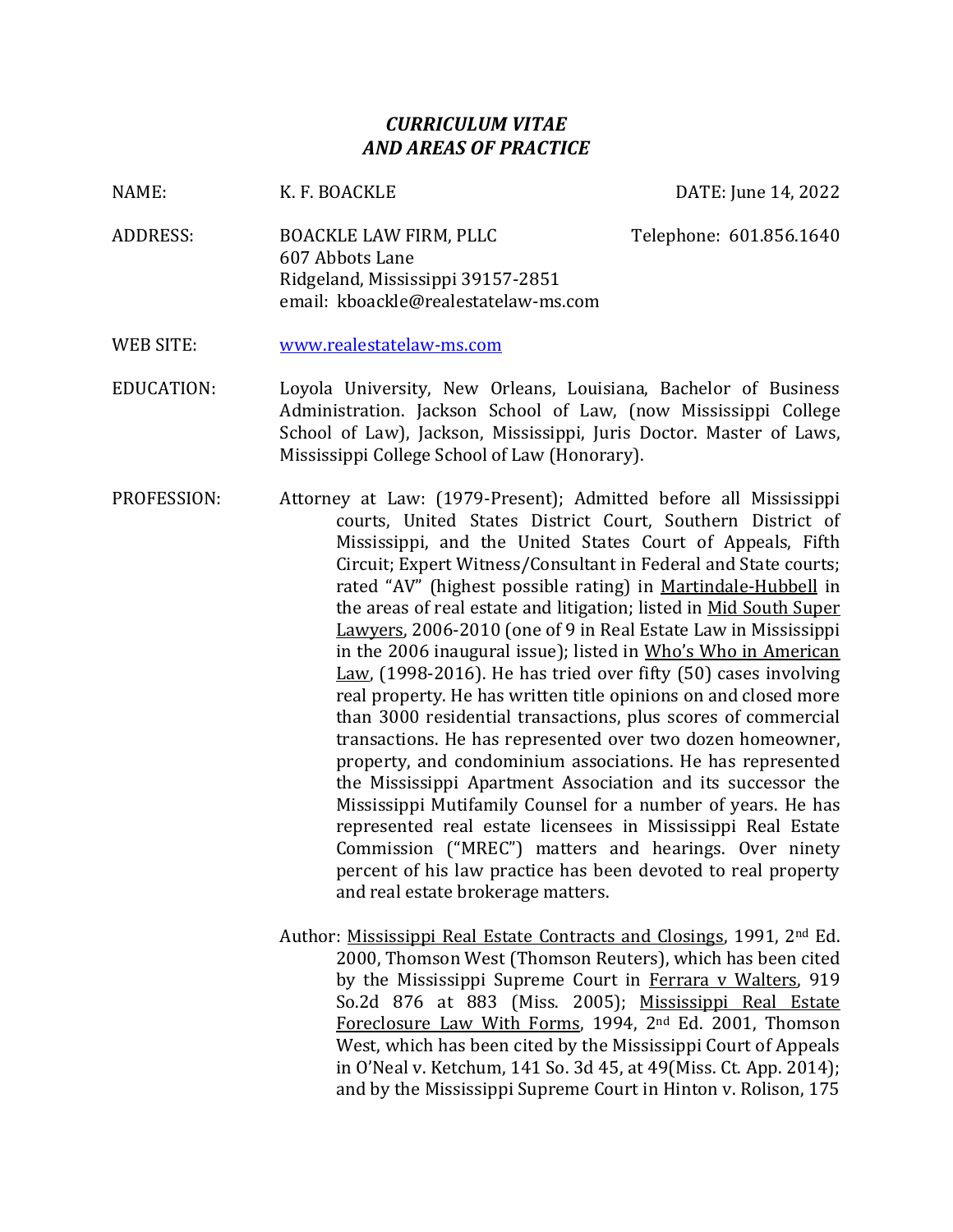So.3d 1281, at 1285 and 1286 (Miss. 2015); and by the Mississippi Supreme Court in Whitney Bank v. Triangle Construction Company, Inc. 240 So.3d 1034, at 1044 (Miss. 2017) in dissent of Justice Chamberlin; and by the Mississippi Court of Appeals in Soffra v. Shieldsboro Development, Inc. 314 So.3d 129, at 140 (Miss. Ct. App. 2020); Mississippi Landlord And Tenant Law With Forms, 2006, Thomson West, which has been cited by the Miss. Court of Appeals in Kleyle v. Deogracias, 330 So.3d 401, (Miss. Ct. App. 2021); by the Miss. Court of Appeals in Estate of Greer v. Ball, 218 So.3d 1196, at 1198 (Miss. Ct. App. 2016); and by the Mississippi Court of Appeals in Ing v. Adams, 248 So.3d 881, 892 (fn. 12) in dissent (Miss. Ct. App. 2018). Real Estate Closing Deskbook, 1997, 2nd Ed. 2003, American Bar Association; Chapter author (2 chapters: Deeds and Conveyances, and Mortgages, Deeds of Trust and Foreclosure), Encyclopedia of Mississippi Law, 2001, Thomson West, which has been cited by the Mississippi Court of Appeals in Matter of Estate of Flowers, 269 So.3d 198, at 203 (Miss. Ct. App. 2018); Malpractice Prevention For The Residential Real Estate Closing, The Practical Real Estate Lawyer, September 2005; Post Closing Problems, American Bar Association Journal, July 1998; Numerous Continuing Education Seminars approved by the Mississippi Real Estate Commission. Numerous copyrighted real estate forms prepared and sold to real estate companies, individuals, and law firms (1981- 2018); prepared hundreds of real estate agreements.

Educator: Adjunct Professor, Mississippi College School of Law teaching Real Estate Transactions (2007-present); Conducted over 200 Continuing Education Seminars to attorneys and real estate licensees (1985-Present); he is one of only three individual providers whose continuing legal education seminars are presumptively approved for credit in Mississippi. (Rule 4.14, Rules and Regulations For Mandatory Continuing Legal Education*.*); Seminar presenter at ABA National Convention, 2004; Belhaven College (1977-1981), Jackson, Mississippi; Millsaps College, (1980) Jackson, Mississippi; Hinds Junior College, Raymond, Mississippi, (1976-1977); Mississippi Realtors® Institute, (1978-1982) While chairman of the Jackson Board of Realtor's Education Committee, he wrote a large portion of the curriculum of the Mississippi REALTORS**®** Institute to secure national certification. The completion of this curriculum results in the professional designation of "GRI" (Graduate, REALTOR**®** Institute).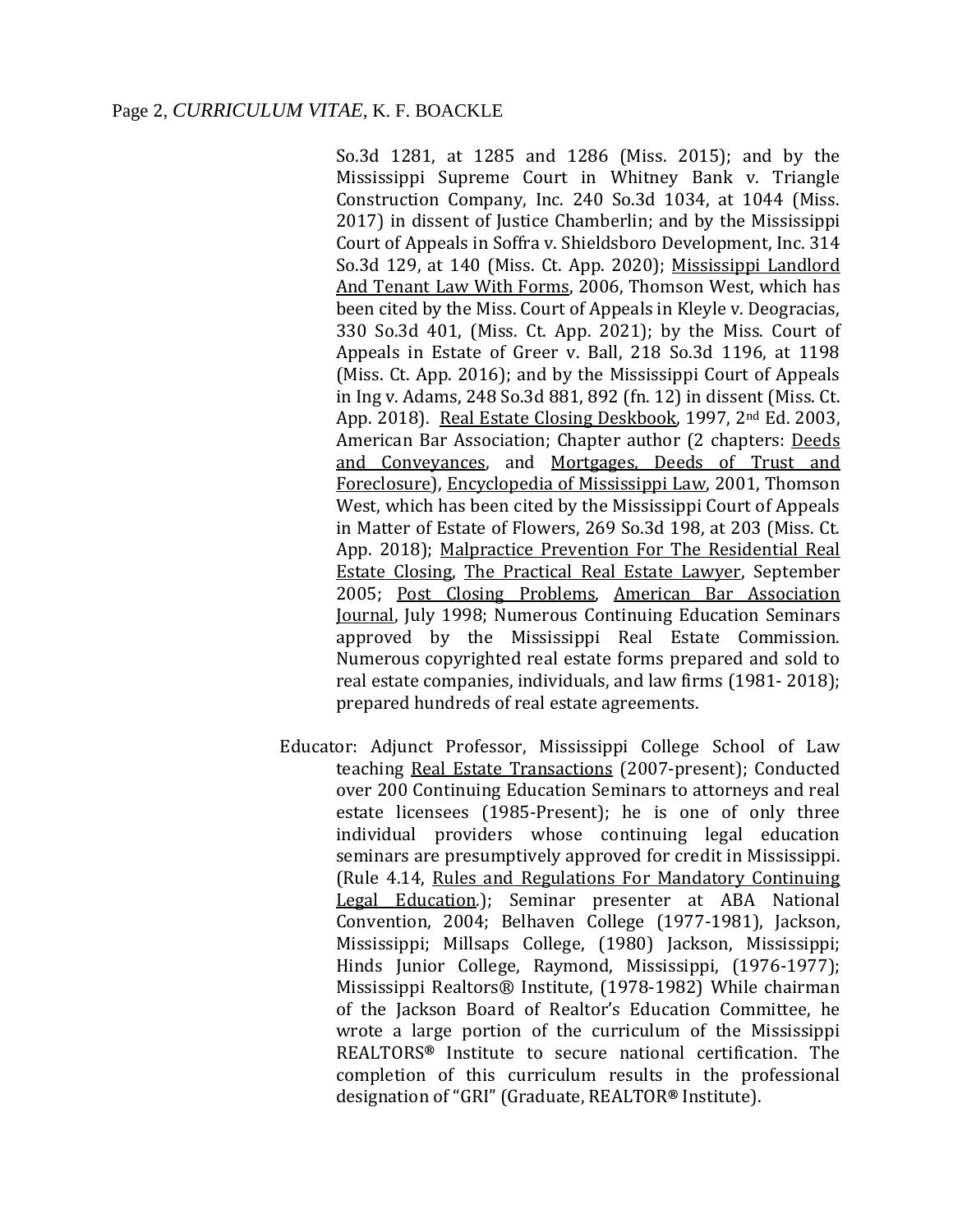## Page 3, *CURRICULUM VITAE*, K. F. BOACKLE

- Real Estate Broker: 1972-Present, (Salesperson's license-1971). He had a residential realty company with four salespeople; he was a buyer's agent and real estate consultant; he sold commercial property for Popeye's and Red Lobster restaurant sites in the Jackson, Mississippi Metropolitan area. Assisted in two apartment-to-condominium conversions.
- Expert Witness: Testified in U. S. District Court for Southern District of Mississippi (closing attorney negligence, acting as a real estate broker without a license, and incorrect closing documents); testified in Chancery Court (interpreting an ancient deed), Circuit Court (inverse condemnation) and County Court (eminent domain) cases in Mississippi; testified by deposition in other cases that are awaiting trial, or were settled before trial (closing attorney negligence, real estate contracts, easements, legal descriptions, title insurance agent negligence and title searches). Prepared report in another case that was settled before trial (construction liens and public contract performance bonds).

Mediator: Mississippi Supreme Court List of Mediators. (1999-2013).

| PROFESSIONAL |                                                                                                          |
|--------------|----------------------------------------------------------------------------------------------------------|
| MEMBERSHIP:  | Madison County Bar Association (2000-2018).                                                              |
|              | Capitol Area Bar Association (1979-2014).                                                                |
|              | Tri-County Real Estate Attorneys Association (1989-1995; charter<br>member; first President, 1989-1990). |
|              | Mississippi Bar Association (1979-Present), (charter member, Real                                        |
|              | Property Section, 1987-present; Executive Committee, 1987-<br>1989).                                     |
|              | American Bar Association (1979-Present) (Member, Real Property,                                          |
|              | Probate and Trust Law Section, 1979-Present) and (Litigation                                             |
|              | Section 1979-2014).                                                                                      |
|              | Real Estate Educators Association, (1982-1992); (charter member;                                         |
|              | State Vice President, 1989).                                                                             |
|              | Jackson Board of Realtors®, (1971-1992); President, 1980; Vice                                           |
|              | President, 1979; Professional Standards Committee Chairman,                                              |
|              | 1977 and 1978; Legislative Committee Chairman, 1981.                                                     |
|              | Association of Realtors®, (1971-1992); Bylaws<br>Mississippi                                             |
|              | Committee chairman, 1979; Education Committee Chairman,                                                  |
|              | 1980.                                                                                                    |
|              | National Association of Realtors®, (1971-1992): Certified Residential                                    |
|              | Specialist (CRS); First Certified Energy Instructor in Miss.                                             |
|              |                                                                                                          |